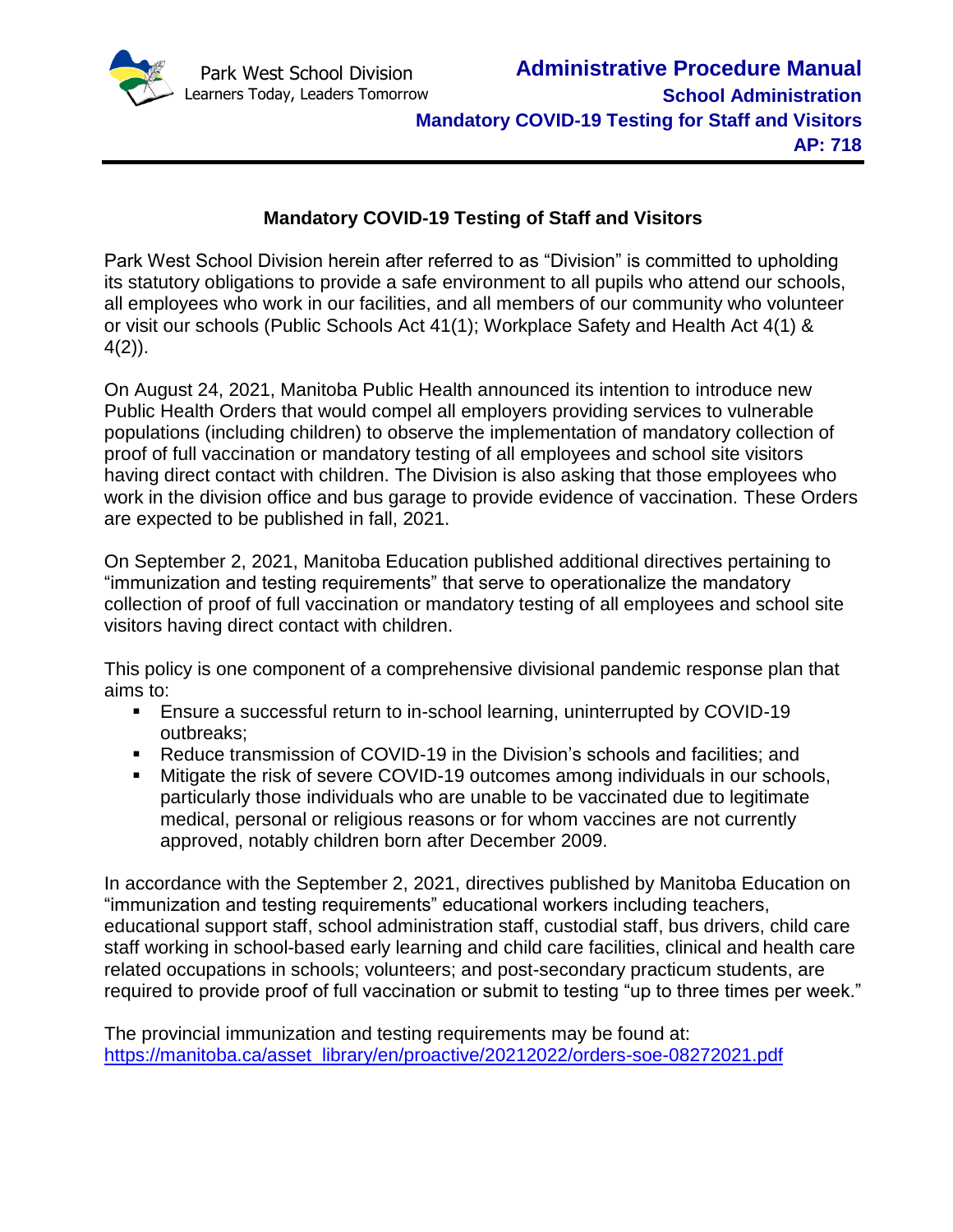To comply with these requirements the Division has developed these policies, subject to the **GUIDELINES** and **PROCEDURES** that follow, providing that all of its employees and/or volunteers who have direct contact with pupils in the Division must undergo testing up to three times per week or provide proof of full vaccination. Additionally, the Division mandate that all school trustees/board members and visitors who have direct contact with vulnerable populations (including children) are, at the discretion of the Division, required to submit proof of full vaccination prior to entry to school properties where children may be present and/or, at the discretion of the Division, to undergo testing up to three times per week, in order to enter a Division facility. For clarity, the Division may, at its discretion, require those school trustees/board members and visitors who attend a divisional facility on an irregular basis, to have conducted and received a negative test within 48 hours prior to their attendance at such a facility.

For the purposes of this policy, "fully vaccinated" shall mean individuals who have received both doses (any combination) of an approved two dose COVID-19 vaccine (AstraZeneca, Pfizer, Moderna), or a single dose of an approved single dose COVID-19 vaccine (Janssen/Johnson & Johnson) with more than 14 days having passed since the final vaccination was received, which definition shall be subject to ongoing amendment and compliance with the Manitoba Public Health definition of "full vaccination" which may exceed the current dosage definition.

# *Guidelines*

#### **Staff/Volunteers**

All persons employed or engaged by the Division as of September 2, 2021, including casual, term, and permanent employees, are asked to disclose and provide proof of full COVID-19 vaccination status by October 28, 2021 to the Workplace Safety and Health Coordinator. An initial informal confirmation of vaccination status will occur by September 24, 2021 via a secure online survey. This will assist in identifying the number of testing kits needed. The official collection of proof of vaccination will occur at the employee's work location during scheduled visits by the Workplace Safety and Health Coordinator.

Employees and volunteers who are not fully vaccinated against COVID-19 or who do not disclose their COVID-19 vaccination status will be required to undergo COVID-19 testing up to three times per week until they have provided proof that they are fully vaccinated.

#### **New Employees and Volunteers**

All persons offered casual, term, or permanent employment, or engagement as volunteers in the Division after September 2, 2021, will be required to disclose and provide proof of full COVID-19 vaccination status at the time of hire or engagement. Newly hired employees or volunteers who are not fully vaccinated against COVID-19 will be required to undergo COVID-19 testing up to three times a week, until they have provided proof that they are fully vaccinated.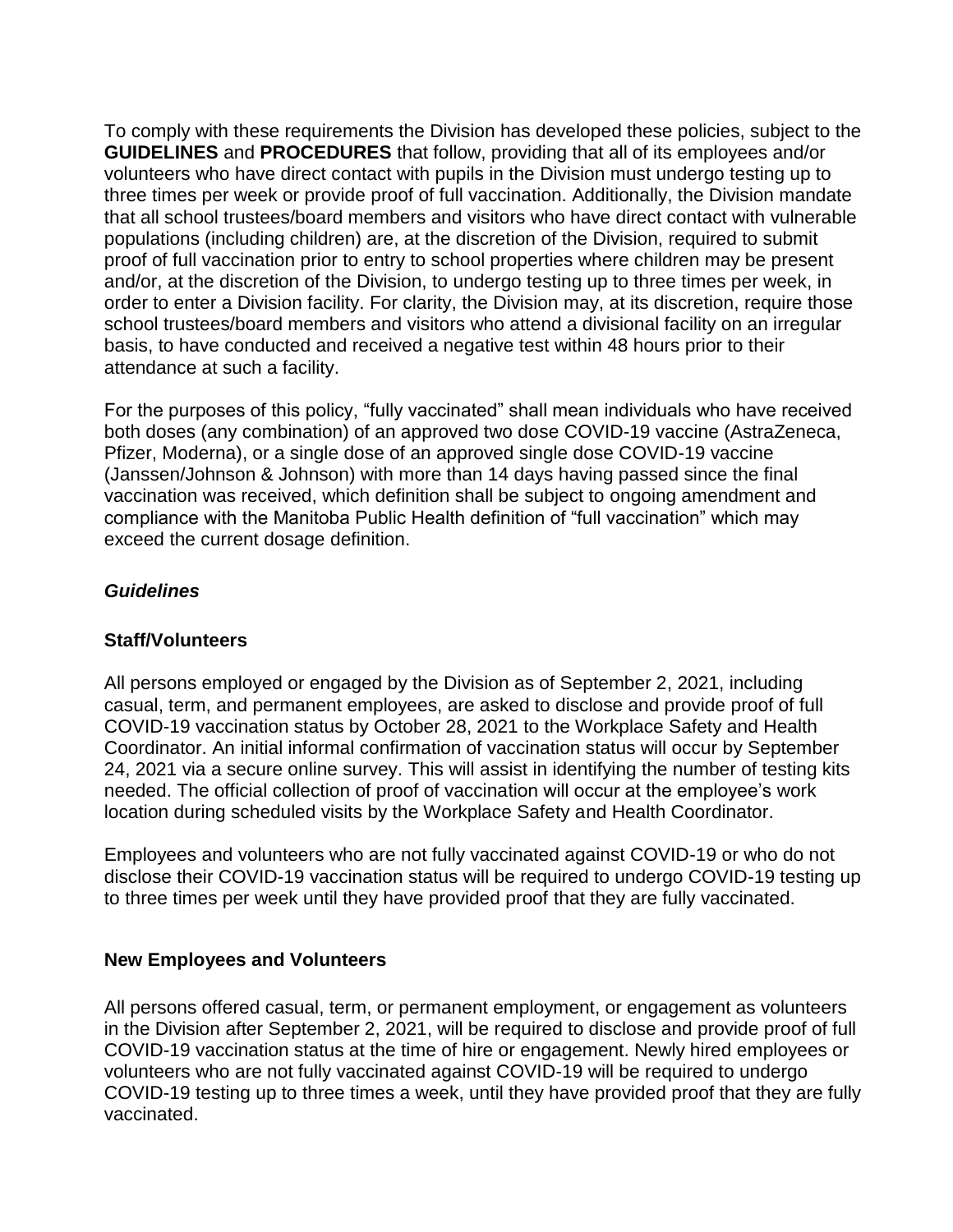### **Accommodation**

Notwithstanding the foregoing and consistent with its human rights obligations, the Division will duly accommodate employees who are legally entitled to accommodation to the point of undue hardship. All employees requesting accommodation must participate in the accommodation process and provide reasonable and necessary information requested by the Division related to the accommodation request, failing which the Division may be unable to provide any accommodation.

### **Visitors**

A visitor is defined as anyone other than:

- 1. A Divisional employee assigned to work at the school or facility;
- 2. An itinerant Divisional employee whose duties require them to attend the school or facility;
- 3. An employee of an organization or person affiliated with an organization that leases space from the Division in the school or facility, unless requirements or Public Health Orders expressly direct a different standard or timeline be applied to the employees or affiliates of the organization; who has direct contact with vulnerable populations, including children.

For greater clarity, public health and safety, social welfare and/or emergency response personnel (such as police officers, first responders, social workers or public health nurses) performing duties in scope of their legal authority or professional responsibilities may still attend schools to carry out their duties. These personnel must however, at all times must maintain compliance with general safety measures, when applicable and warranted. These general safety measures include: mandatory use of medical masks when in the presence of pupils in indoor settings; maintaining physical distancing; proper hygiene measures, such as frequent handwashing and hand sanitization; self-monitoring for symptoms of COVID-19; and self-isolating or staying at home when sick.

In order to reduce the risk of transmission of COVID-19 in the Division's schools and facilities, visitor access to buildings will be restricted. Beginning September 17, 2021, to attend at the premises of the Division, all visitors born on or before December 31, 2009 must provide proof that they are fully vaccinated.

#### **Policy Review**

This policy will be reviewed and will be revised or rescinded, as established requirements, Public Health Orders and/or conditions warrant.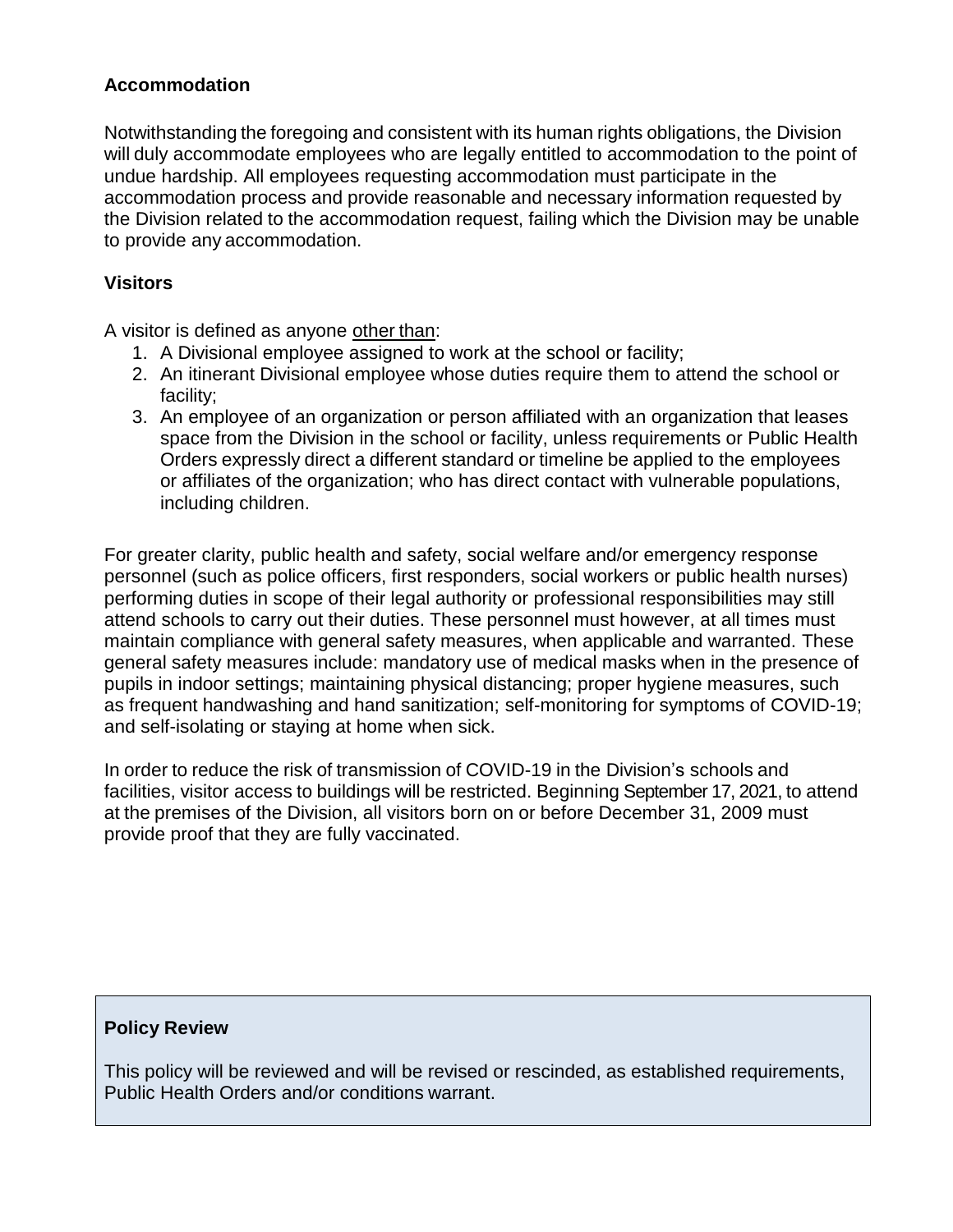# **Procedures**

- A. The Division will accept as proof of COVID-19 vaccination status the digital or physical version of the [Manitoba Immunization Card. O](https://www.gov.mb.ca/covid19/vaccine/immunizationrecord/residents.html)ther forms of proof will be assessed by the Division according to guidance provided by the Manitoba School Boards Association.
- B. Collection of personal health information will comply with the provisions of the [Personal Health Information Act,](https://web2.gov.mb.ca/laws/statutes/ccsm/p033-5e.php) [Park West AP205A FIPPA,](https://18317c08-e9a6-4039-b676-255dc0826105.filesusr.com/ugd/656403_9669b261f85646aa827aa46669f52f8c.pdf) and [Park West AP207A](https://18317c08-e9a6-4039-b676-255dc0826105.filesusr.com/ugd/656403_1557a873c20c42fb85cd99074d31234f.pdf)  [Personnel Files.](https://18317c08-e9a6-4039-b676-255dc0826105.filesusr.com/ugd/656403_1557a873c20c42fb85cd99074d31234f.pdf)
- C. Personnel responsible for hiring new employees or engaging new volunteers will verify the full vaccination status of applicants.
- D. Employees and volunteers required to submit COVID-19 test results up to three times per week, as per GUIDELINES B and/or C, must do so according to the schedule determined by the Division, prior engaging in direct contact with a pupil.

An employee or volunteer who is not at work or not on site on a day that they are scheduled to provide their test result, must provide it the day of their return to work or to the facility, prior to entering a school facility and/or prior to entering into direct contact with a pupil. In the event that the Workplace Safety and Health Officer is not present on the day of return, the proof of test result may be provided to the school principal or divisional supervisor.

For the purposes of **GUIDELINES B** and **C**, the Division will accept the results of: A self-administered rapid test as defined by the Division (see Appendix A - COVID-19 Testing of Staff, Volunteers or Visitors).

An employee or volunteer receiving a positive test result following such a test must:

- Attend a Province of Manitoba Testing Site for a confirmatory test;
- I Isolate and follow the advice of public health; and
- Return to work upon the advice of public health.
- E. Requests for accommodation for the exemption of COVID-19 testing must be accompanied by the information required by GUIDELINE D and will be reviewed by the Division.
- F. The Superintendent of Schools will:
	- Closely monitor the requirements and recommendations of the Department of Education, Manitoba Public Health and the Governments of Manitoba and of Canada,
	- Advise the Board of any changes in circumstance which may impact the need and/or application of this policy,
	- **Recommend policy revisions, including rescindment, for the Board's** consideration.
- G. Any breach of this Policy by a Divisional employee or volunteer, including the provision of false and/or misleading information, may result in discipline, up to and including termination of employment or revocation of volunteer privileges.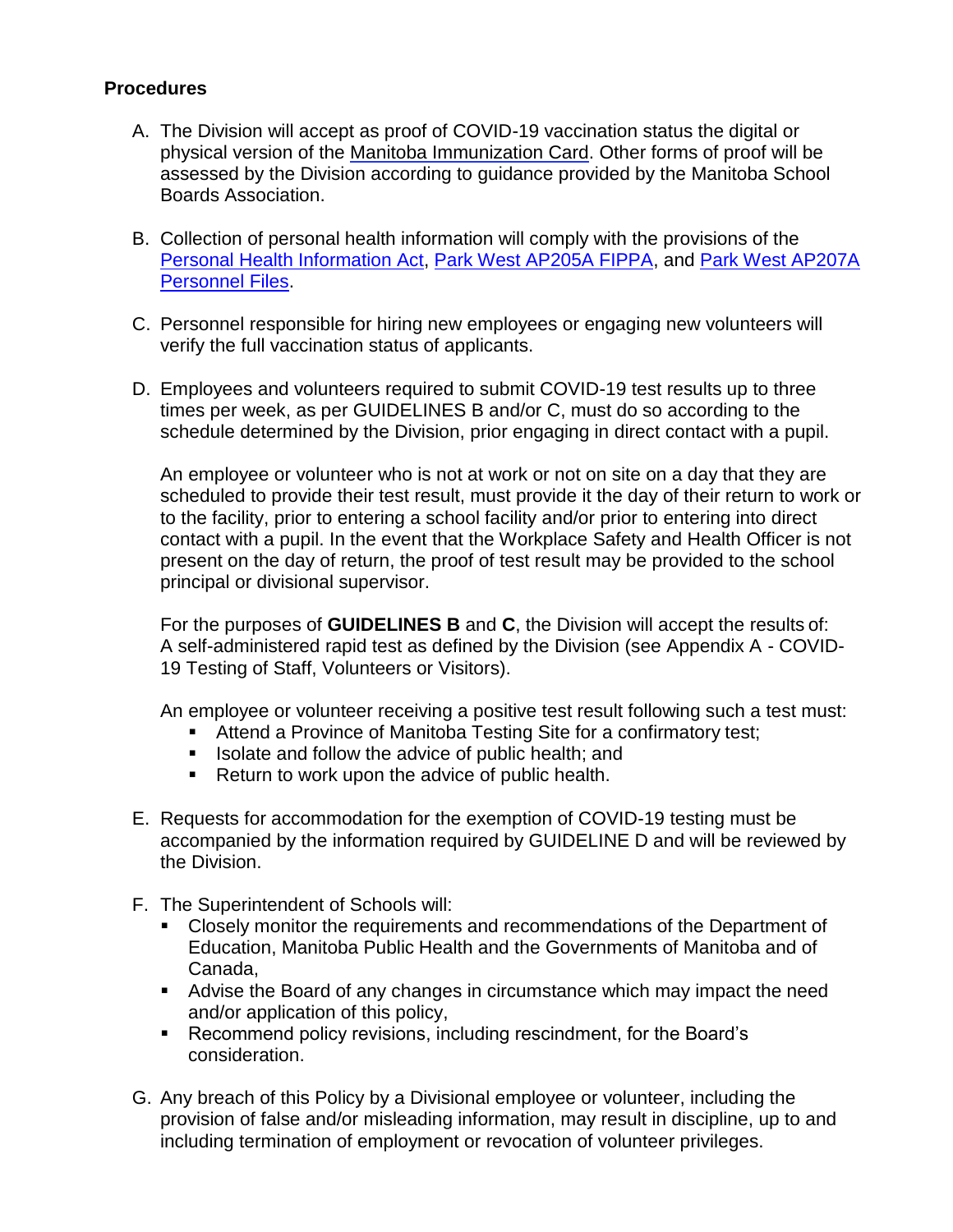- H. Any breach of this Policy by a visitor, including the provision of false and/or misleading information, may result in revocation of visitation privileges.
- I. Consistent with [Policy 11 General Executive Constraint Decision-Making Matrix, the](https://18317c08-e9a6-4039-b676-255dc0826105.filesusr.com/ugd/656403_d27aeb963e4f418e8c03f2bbaa4a6bf2.pdf)  [Board](https://18317c08-e9a6-4039-b676-255dc0826105.filesusr.com/ugd/656403_d27aeb963e4f418e8c03f2bbaa4a6bf2.pdf) authorizes the Superintendent to modify the policy on an interim basis to comply with emergent Public Health Orders, guidance received from a relevant authority or other situations, subject to the conditions below:
	- Any interim modification to the policy made by the Superintendent will take effect immediately.
	- The Superintendent shall, within forty-eight (48) hours, inform the Chair and Vice-Chair of any interim modification made to the policy.
	- **The Superintendent shall, at the next regular meeting of the Board, inform the** Board of any interim modification made to the policy and recommend formal adoption of the modifications.
	- Actions taken by the Superintendent are subject to Board review.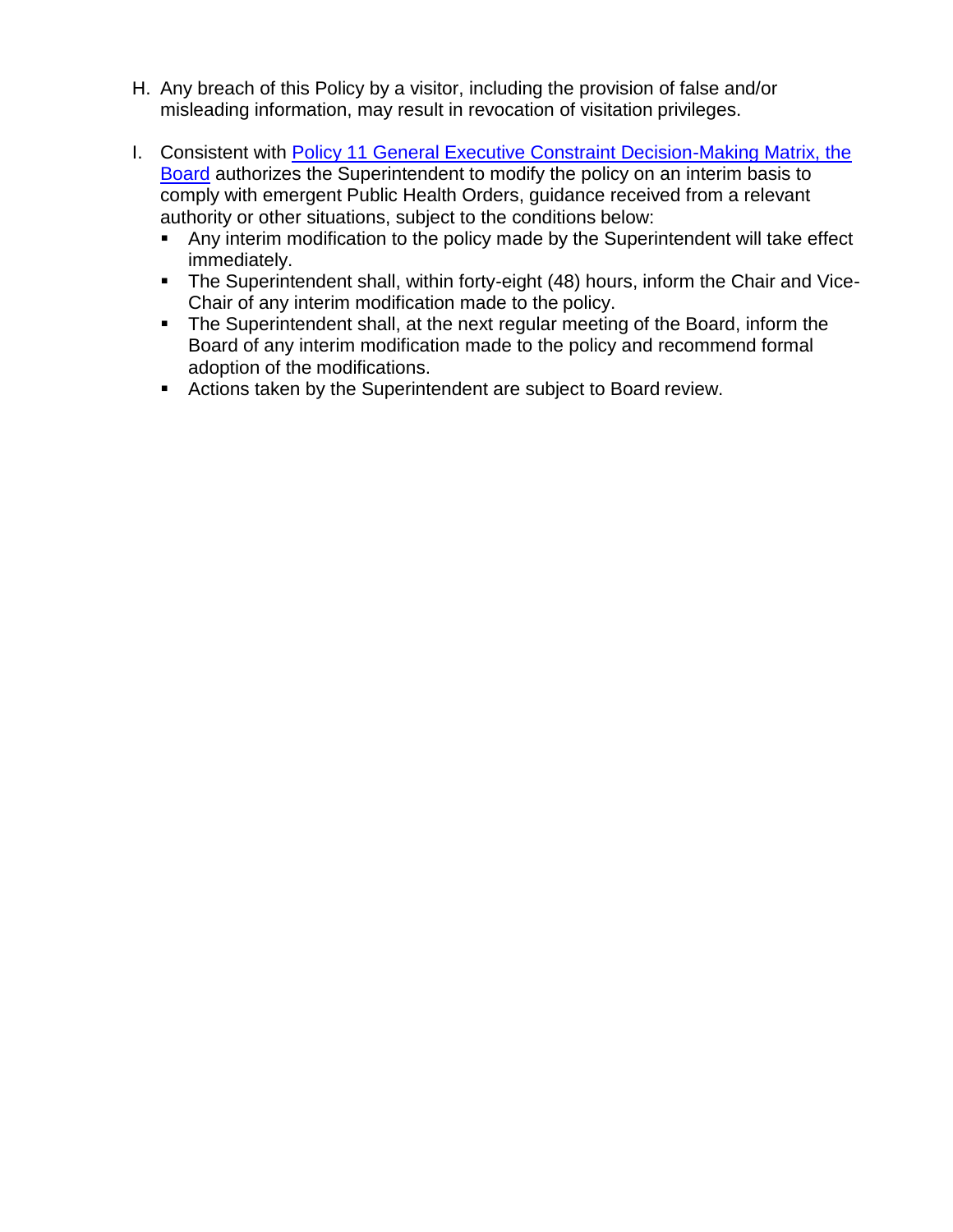# *Appendix A - COVID-19 Testing of Staff, Volunteers or Visitors*

This Administrative Protocol outlines procedures related to COVID-19 testing of staff, volunteers or visitors. These procedures apply in situations where an employee, volunteer or visitor is required to submit COVID-19 test results under Park West AP 718 Mandatory COVID-19 Testing of Staff & Visitors. In accordance with GUIDELINE G of the aforementioned policy, these procedures are subject to change based on the advice of public health officials.

In order to reduce the risk of transmission of COVID-19, the Division will restrict visitor access to buildings and determine whether and which visitors must comply with the requirements. Effective September 7, 2021, all divisional visitors born on or before December 31, 2009 must provide proof that they are fully vaccinated.

- **1.** Prior to the commencement of the workday and/or prior to entering into direct contact with a pupil, an employee or volunteer or visitor that has not provided proof that they are fully vaccinated must self-administer a COVID-19 rapid test, or other test as specified by the Division, up to three times per week according to the schedule determined by the Division. At the discretion of the Division, employees and/or volunteers or visitors may be provided all testing supplies.
- **2.** When rapid testing is specified by the Division as the testing method, three rapid tests must be self-administered each week for all persons who work or volunteer on a full-time basis, of which a minimum of one rapid test must be self-administered on-site with designated test supervision. The schedule of on-site self-administration will be determined by the Division. Sample schedules for employees working or volunteers being engaged daily:
	- i. On-site Monday; at home Wednesday & Friday
	- ii. On-site Tuesday; at home Thursday & Monday
	- iii. On-site Wednesday; at home Friday & Monday
	- iv. On-site Thursday; at home Monday & Tuesday
	- v. On-site Friday; at home Monday & Wednesday
	- vi. On-site two or more days per week.

As per 2vi above, at the discretion of the Division, employees and/or volunteers may be required to undergo supervised on-site self-administration on a more frequent basis.

**3.** The period of time between the self-administration of tests will not exceed 48 hours during the week, and self-administration of tests will not exceed 48 hours prior to engaging in direct contact with pupils, whichever is applicable to every employee or volunteer or visitor.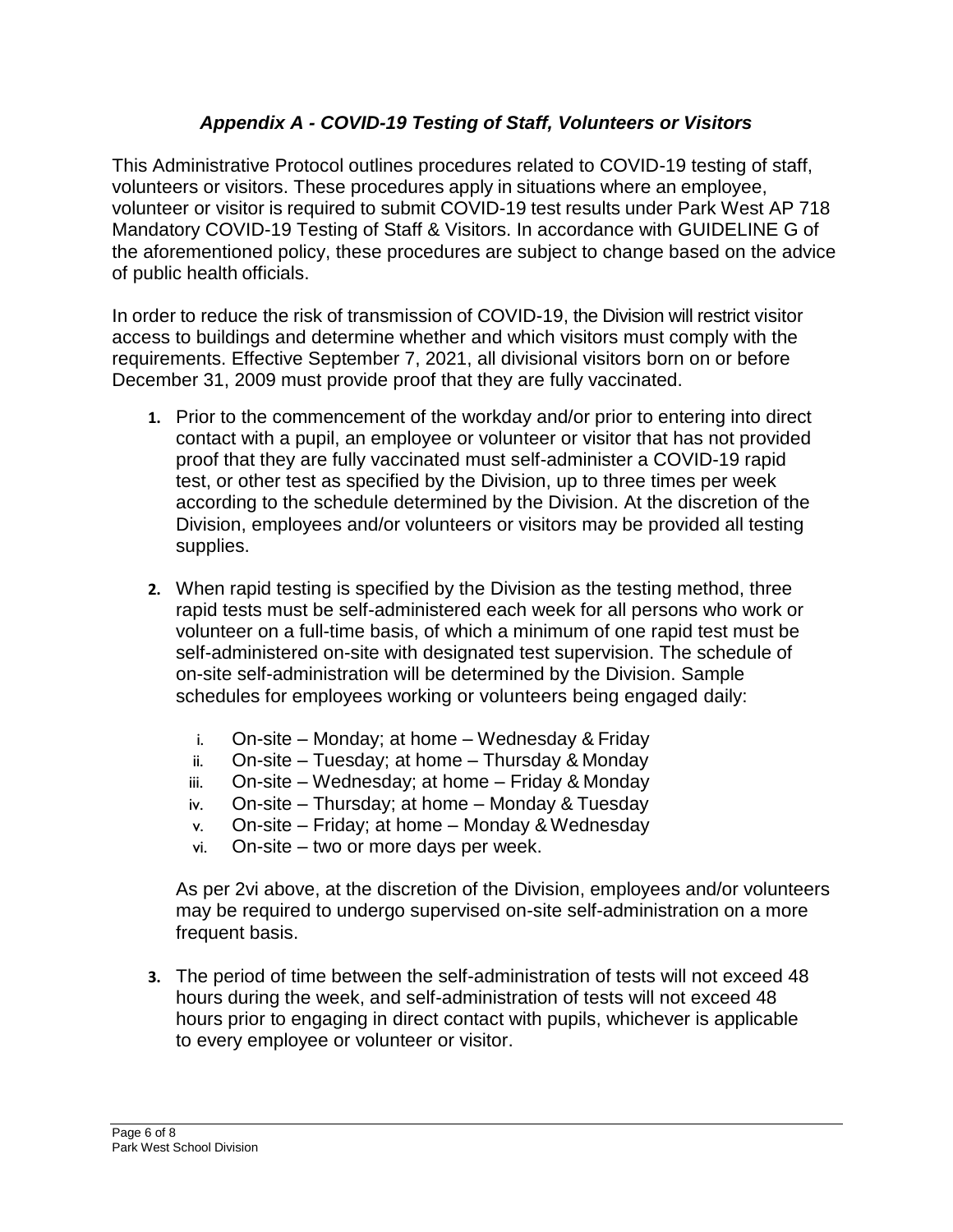- **4.** Should an employee or volunteer or visitor fail to undergo rapid testing within 48 hours prior to engaging in direct contact with pupils, they must not attend the workplace or facility and, for all employees and volunteers, must immediately notify their principal/supervisor or other person designated by the Division.
- **5.** Appointments for on-site self-administered testing will be scheduled in advance. Ideally, appointments will be scheduled prior to the beginning of the employee's workday or volunteer's engagement. However, planning will allow for travel time by the Workplace Safety and Health Coordinator to the school facility. Walk-ups are not permitted.
- **6.** Supervised on-site self-administered testing will take place at the local work site. Employees and/or volunteers are to arrive at scheduled appointment times, not earlier. Employees and/or volunteers will observe physical distancing while waiting, don a medical mask upon entering, perform hand hygiene upon entering, self-monitor for COVID-19 symptoms before attending the onsite supervision, and self-isolate when sick.
- **7.** An employee who is not at work, or a volunteer who is not on site, on a day that they are scheduled to self-administer the rapid test on-site, must cancel their appointment as far in advance as possible and notify the Workplace Safety and Health Coordinator. The employee and/or volunteer is required to schedule another appointment on the day of their return to the school facility, prior to entering the school facility and/or prior to entering into direct contact with a pupil.
- **8.** Testing will not occur during periods of extended leave (one week duration or longer), but testing must resume no more than 48 hours prior to returning to the workplace and/or facility.
- **9.** Prior to the commencement of the workday on days they are scheduled to self-administer rapid testing at home, employees must report the date of administration and test result to the Workplace Safety and Health Coordinator by email.
- **10.** The results of self-administered tests conducted at home may be subject to verification by the Division. Home test results must be recorded on the form provided under Part IV of the September 11, 2021 memorandum issued by the Manitoba School Boards Association.
- **11.** The Division will designate the Workplace Safety and Health Coordinator as the primary test supervisor for supervision of self-administered on-site rapid testing of employees and volunteers.